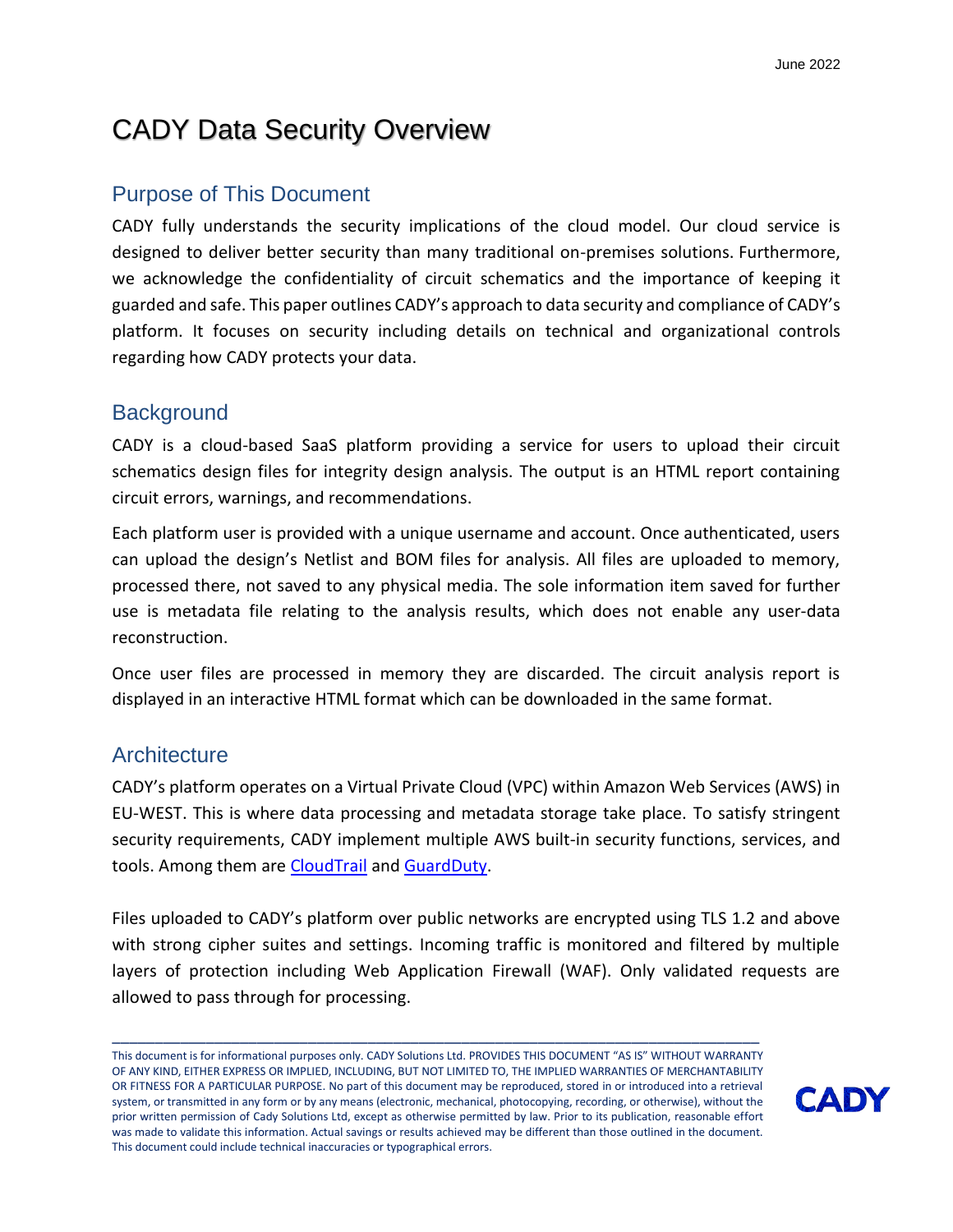The web-application reside on Microsoft Windows Server 2019 Datacenter EC2 instances. User Authentication and Preferences service is based on an AWS **Aurora** managed RDS/MySQL service.



### Access Control

Access to CADY's application is restricted to authorized users based on unique username and password, in accordance with authentication best practices. Each user is provided with user account that can be managed from within the web console.

### Data Classification & Retention

CADY does not store any of the user uploaded files, hence data retention is at minimum possible (until analysis is done) and no segregation is needed.

# Information Security Policy and Framework

CADY's Information Security framework and policies are designed by security experts and based on [ISO 27001.](https://www.iso.org/isoiec-27001-information-security.html) Policies are reviewed and approved by management annually. Security policies are communicated to all employees periodically, as part of the ongoing data security awareness and training program.

This document is for informational purposes only. CADY Solutions Ltd. PROVIDES THIS DOCUMENT "AS IS" WITHOUT WARRANTY OF ANY KIND, EITHER EXPRESS OR IMPLIED, INCLUDING, BUT NOT LIMITED TO, THE IMPLIED WARRANTIES OF MERCHANTABILITY OR FITNESS FOR A PARTICULAR PURPOSE. No part of this document may be reproduced, stored in or introduced into a retrieval system, or transmitted in any form or by any means (electronic, mechanical, photocopying, recording, or otherwise), without the prior written permission of Cady Solutions Ltd, except as otherwise permitted by law. Prior to its publication, reasonable effort was made to validate this information. Actual savings or results achieved may be different than those outlined in the document. This document could include technical inaccuracies or typographical errors.

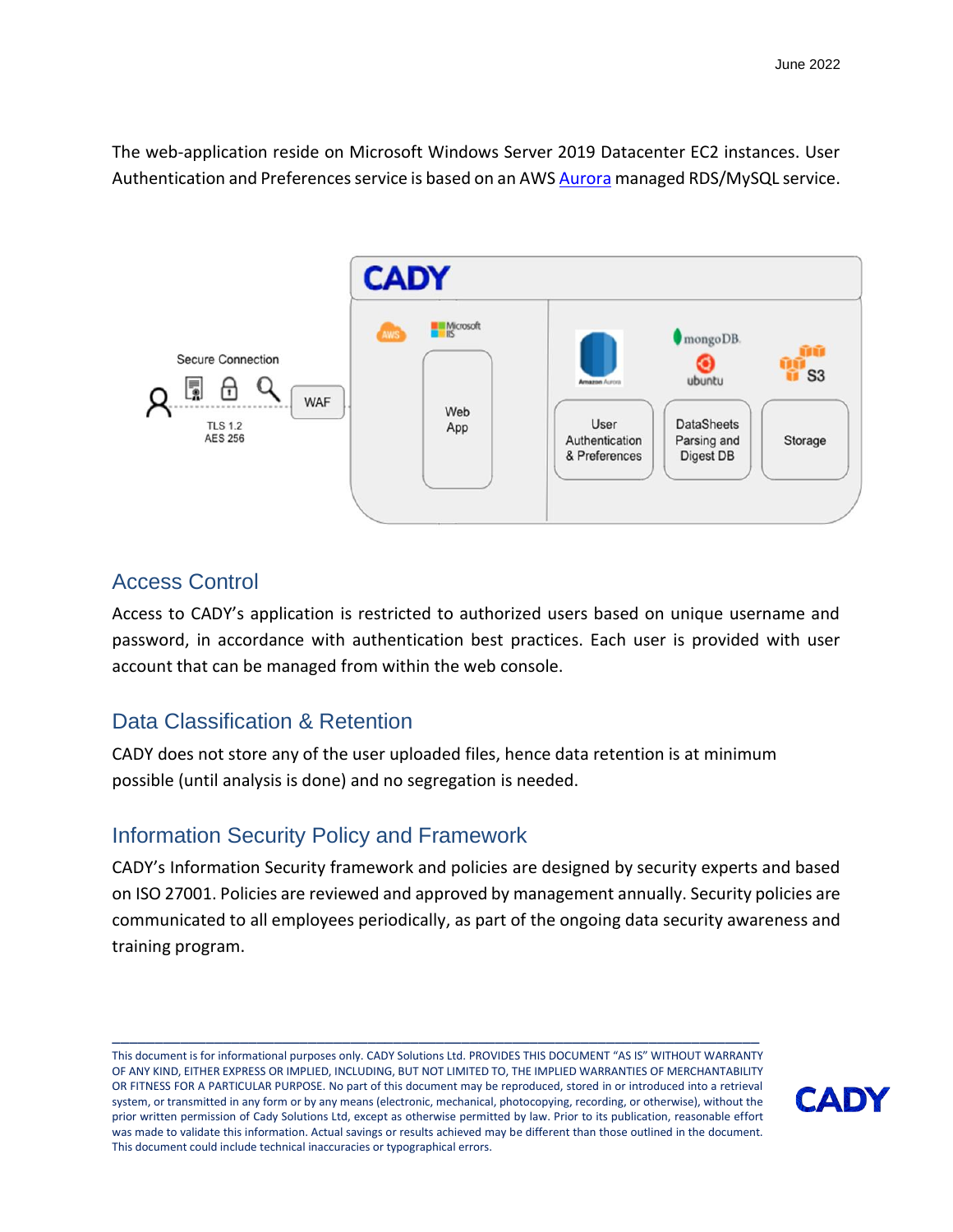## Multi Tenancy Precautions

CADY's platform is designed, built, and maintained under the multi-tenancy assumption. Thus, user-data is constantly segregated thus preventing cross user data-access or exposure.

## **Encryption**

Data in transit is encrypted using TLS 1.2 protocol or higher, in alignment with industry best practices; Furthermore, confidential non-user related data is stored on AES 256bit encrypted disks and storage volumes within the CADY Cloud environment.

# Penetration Test & Vulnerability Assessment

CADY performs periodical penetration tests to seek and identify potential security vulnerabilities. Tests include (but not limited to):

- 1. Weekly application-level vulnerability scanning performed by a 3rd party SaaS scanner.
- 2. Weekly Infrastructure level vulnerability scanning performed by a 3rd party SaaS scanner.
- 3. Annual application security penetration test by a 3rd party "White-hat" vendor.

# Incident Monitoring & Response

CADY closely monitors all data-security related events. Incident response procedure ensure that corrective and preventive actions are taken immediately in any case of suspected data security breach.

# Availability, Backup and Restoration

CADY's platform is hosted on the highly trusted Amazon Web Services infrastructure, ensuring high-availability and uptime. Data and system components are regularly backed up using the infrastructure's built-in capabilities. Restoration tests are performed periodically to ensure full and rapid recovery in case of an emergency.

## HR Security

CADY's Human Resources performs personal interview and reference check all hiring candidates and employees. In addition, where applicable and in accordance with local laws, background checks and identity validation checks are performed as part of the HR security protocols.

This document is for informational purposes only. CADY Solutions Ltd. PROVIDES THIS DOCUMENT "AS IS" WITHOUT WARRANTY OF ANY KIND, EITHER EXPRESS OR IMPLIED, INCLUDING, BUT NOT LIMITED TO, THE IMPLIED WARRANTIES OF MERCHANTABILITY OR FITNESS FOR A PARTICULAR PURPOSE. No part of this document may be reproduced, stored in or introduced into a retrieval system, or transmitted in any form or by any means (electronic, mechanical, photocopying, recording, or otherwise), without the prior written permission of Cady Solutions Ltd, except as otherwise permitted by law. Prior to its publication, reasonable effort was made to validate this information. Actual savings or results achieved may be different than those outlined in the document. This document could include technical inaccuracies or typographical errors.